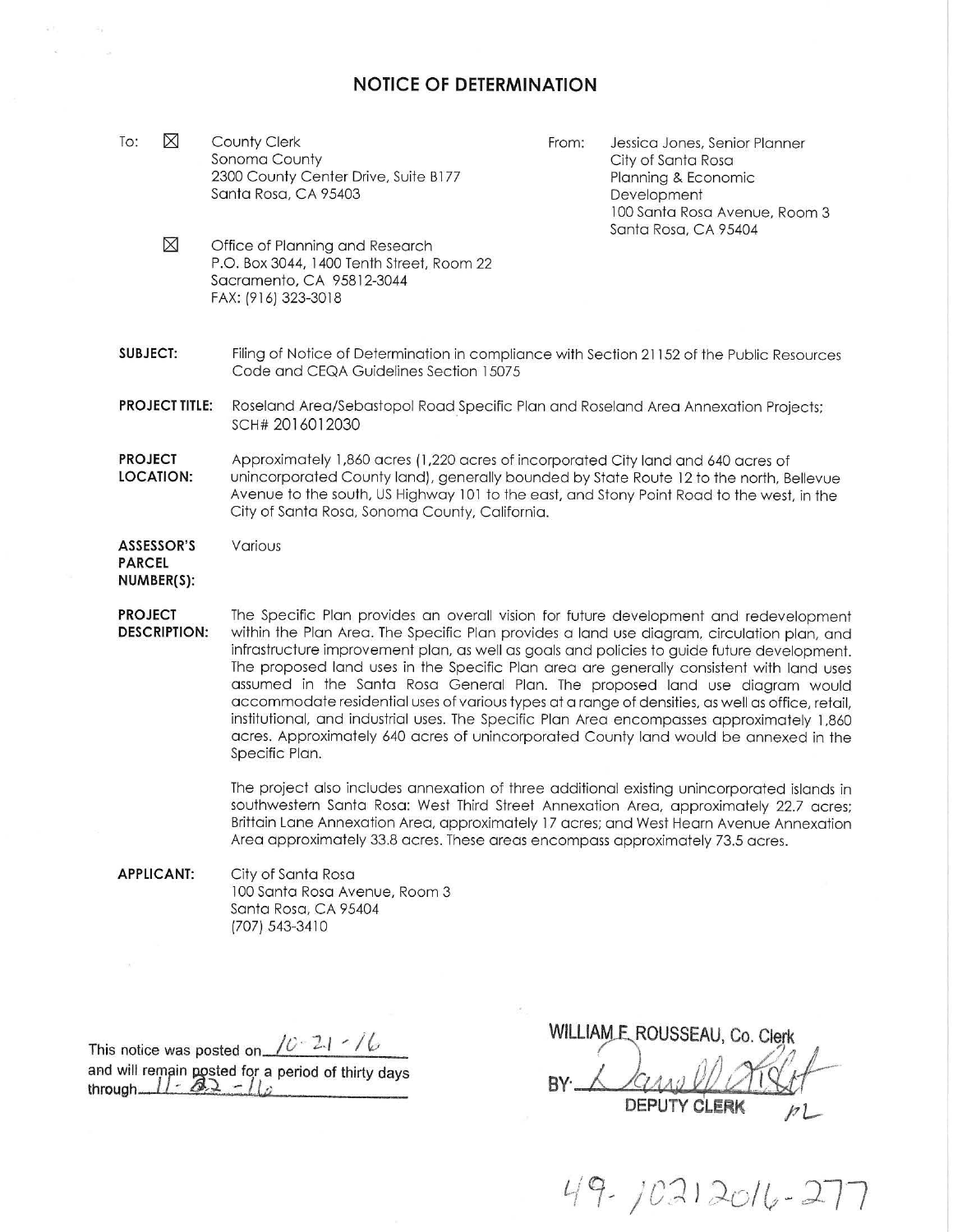This is to advise that on October 18, 2016, the City of Santo Rosa's City Council certified on Environmental Impact Report, pursuant to the California Environmental Quality Act (CEQA), and approved the above described project. As port of the approval, the City hos mode the following determinations regarding the above described project:

1. The project  $\boxtimes$  will have a significant effect on the environment.

 $\Box$  will not have a significant effect on the environment.

- 2.  $\boxtimes$  An Environmental Impact Report was prepared for this project pursuant to the provisions of CEQA.
	- D A Negative Declaration was prepared for this project pursuant to the provisions of CEQA.

The EIR or Negative Declaration and record of project approval may be examined at: The Planning & Economic Development, 100 Santo Roso Avenue. Room 3, Santo Roso, CA 95404; or www.srcity.org/roselond

3. Mitigation measures  $\boxtimes$  were made a condition of the approval of the project.

 $\Box$  were not made a condition of the approval of the project.

- 4. A Statement of Overriding Considerations  $\boxtimes$  was adopted for this project.
	-

 $\Box$  was not adopted for this project.

This is to certify that the Environmental Impact Report is available to the General Public at: The City of Santa Rosa, Planning & Economic Development Department, 100 Santa Rosa Avenue, Room 3, Santa Rosa, CA 95404.

City of Santo Rosa Planning & Economic Development Department Jessica Jones Senior Planner (707) 543-3410

October 20, 2016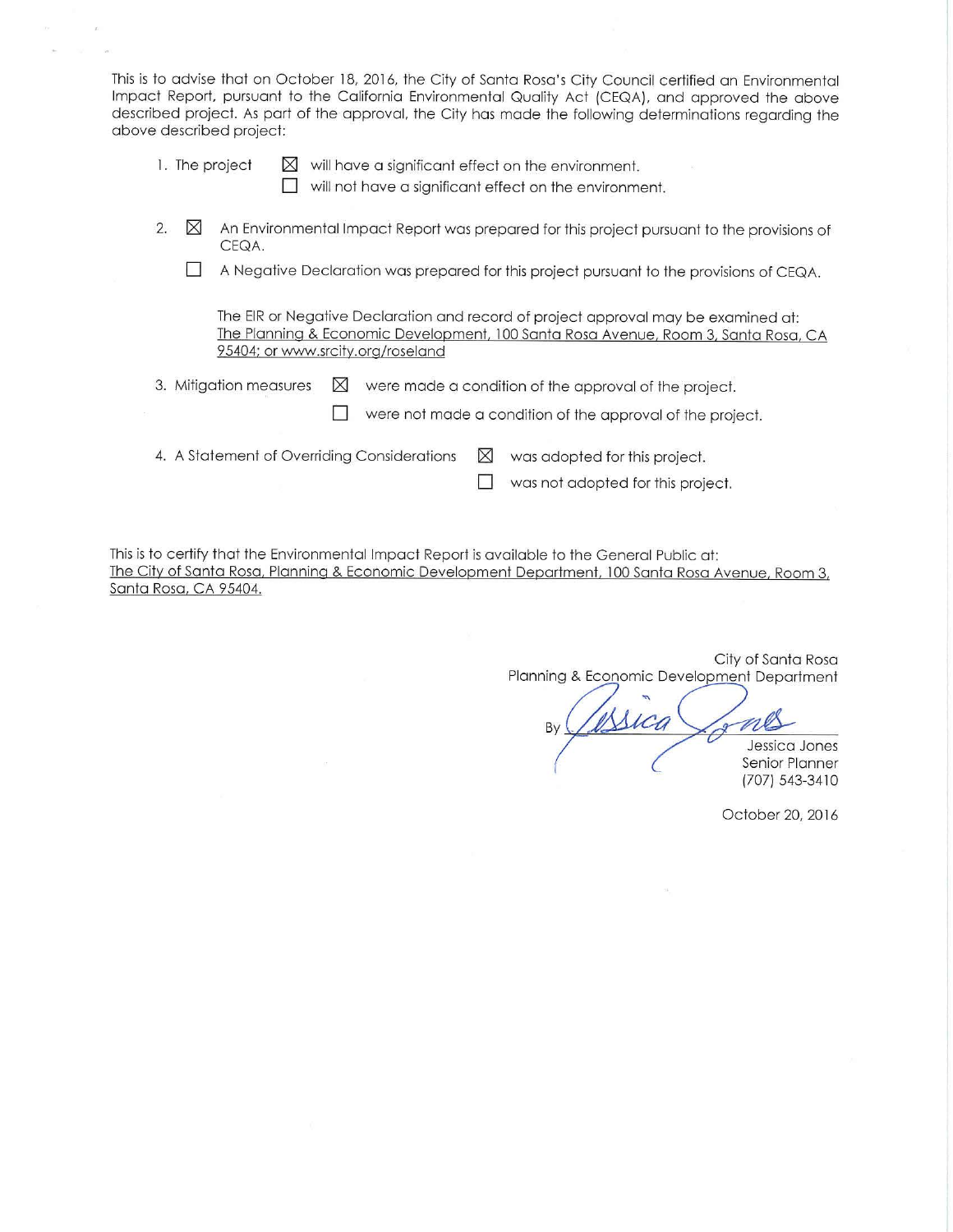

## State of California - Department of Fish and Wildlife **2016 ENVIRONMENTAL FILING FEE CASH RECEIPT**

DFW 753.5a (Rev. 12/15/15) Previously DFG 753.5a

## RECEIPT NUMBER: 49-10212016-277

STATE CLEARINGHOUSE NUMBER (If applicable)

| SEE INSTRUCTIONS ON REVERSE. TYPE OR PRINT CLEARLY.                                                                                                                                                                                                                                                                                                |                                             |                                        |                        |  |
|----------------------------------------------------------------------------------------------------------------------------------------------------------------------------------------------------------------------------------------------------------------------------------------------------------------------------------------------------|---------------------------------------------|----------------------------------------|------------------------|--|
| <b>LEAD AGENCY</b>                                                                                                                                                                                                                                                                                                                                 | <b>LEADAGENCY EMAIL</b>                     |                                        | <b>DATE</b>            |  |
| CITY OF SANTA ROSA                                                                                                                                                                                                                                                                                                                                 |                                             |                                        | 10/21/2016             |  |
| COUNTY/STATE AGENCY OF FILING                                                                                                                                                                                                                                                                                                                      |                                             |                                        | <b>DOCUMENT NUMBER</b> |  |
| SONOMA                                                                                                                                                                                                                                                                                                                                             |                                             |                                        | 16-1021-01             |  |
| PROJECT TITLE                                                                                                                                                                                                                                                                                                                                      |                                             |                                        |                        |  |
| ROSELAND AREA/SEBASTOPOL ROAD SPECIFIC PLAN AND ROSELAND AREA ANNEXATION PROJECTS;                                                                                                                                                                                                                                                                 |                                             |                                        |                        |  |
| PROJECT APPLICANT NAME                                                                                                                                                                                                                                                                                                                             | <b>PROJECT APPLICANT EMAIL</b>              |                                        | <b>PHONE NUMBER</b>    |  |
| <b>CITY OF SANTA ROSA</b>                                                                                                                                                                                                                                                                                                                          |                                             |                                        | 543-3410               |  |
| PROJECT APPLICANT ADDRESS                                                                                                                                                                                                                                                                                                                          | <b>CITY</b>                                 | <b>STATE</b>                           | ZIP CODE               |  |
| 100 SANTA ROSA AVE ROOM 3                                                                                                                                                                                                                                                                                                                          | <b>SANTA ROSA</b>                           | CA                                     | 95404                  |  |
| PROJECT APPLICANT (Check appropriate box)                                                                                                                                                                                                                                                                                                          |                                             |                                        |                        |  |
| $ \overline{X} $ Local Public Agency<br><b>School District</b>                                                                                                                                                                                                                                                                                     | Other Special District                      | <b>State Agency</b>                    | <b>Private Entity</b>  |  |
| <b>CHECK APPLICABLE FEES:</b><br>区 Environmental Impact Report (EIR)<br>Mitigated/Negative Declaration (MND)(ND)<br>Certified Regulatory Program document (CRP)<br>Exempt from fee<br><b>T</b><br>$\Box$ Notice of Exemption (attach)<br>CDFW No Effect Determination (attach)<br>Fee previously paid (attach previously issued cash receipt copy) |                                             | \$3,070.00<br>\$2,210.25<br>\$1,043.75 | \$3,070.00             |  |
| □ Water Right Application or Petition Fee (State Water Resources Control Board only)<br>$\boxtimes$ County documentary handling fee<br>$\Box$ Other                                                                                                                                                                                                |                                             | \$850.00                               | \$50.00                |  |
| <b>PAYMENT METHOD:</b>                                                                                                                                                                                                                                                                                                                             |                                             |                                        |                        |  |
| $\Box$ Cash<br>$\Box$ Credit<br>X Check<br>$\Box$ Other                                                                                                                                                                                                                                                                                            | <b>TOTAL RECEIVED</b>                       |                                        | \$3,120.00             |  |
| SIGNATURE                                                                                                                                                                                                                                                                                                                                          | AGENCY OF FILING PRINTED NAME AND TITLE     |                                        |                        |  |
| Χ                                                                                                                                                                                                                                                                                                                                                  | Darrell Light, Deputy County Clerk-Recorder |                                        |                        |  |